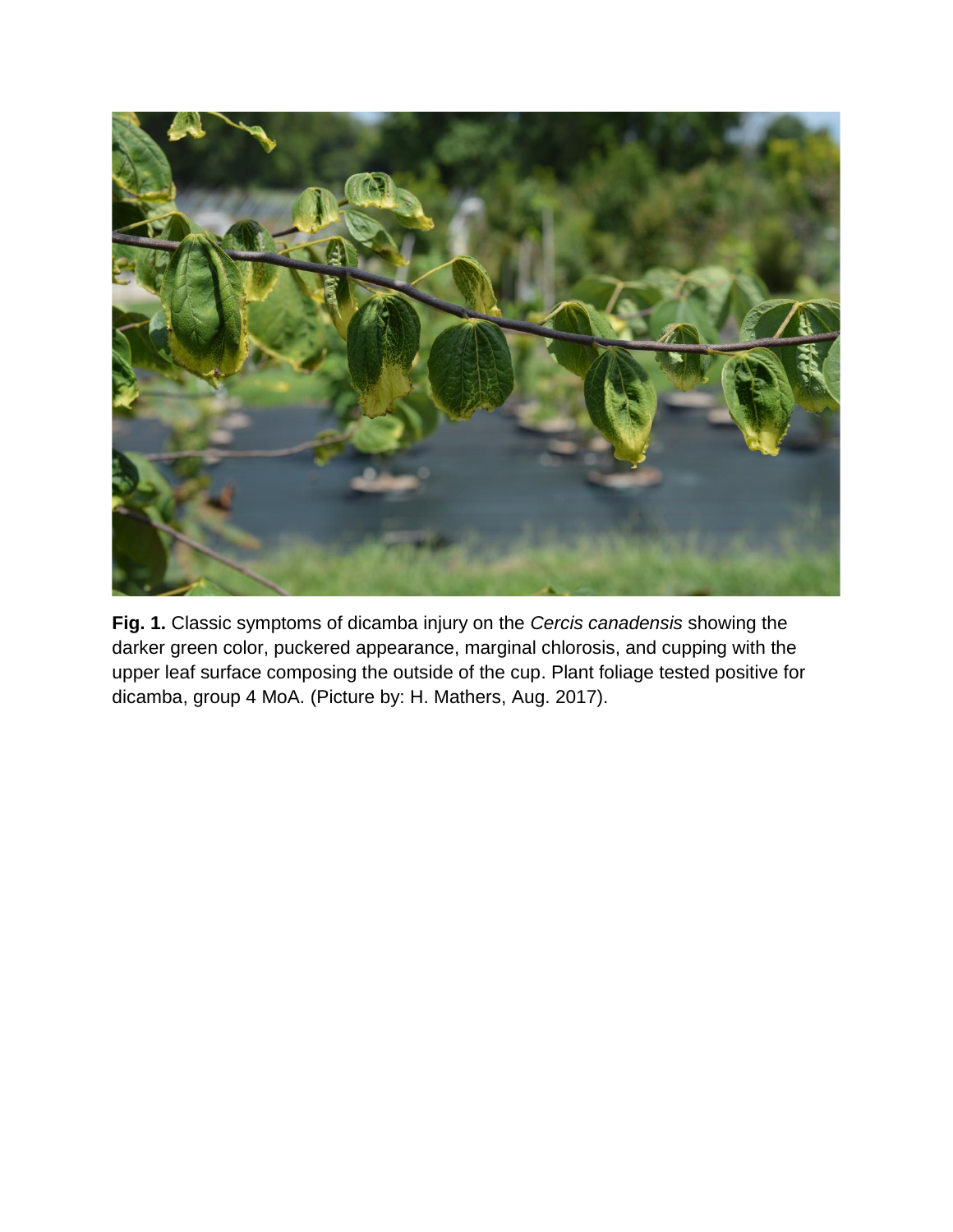

**Fig. 2.** Mottled and misshapen leaves cause by dicamba drift on *Koelreuteria paniculata* 'Golden Candle'. Foliage tested positive for dicamba. (Picture by H. Mathers, Aug. 2017)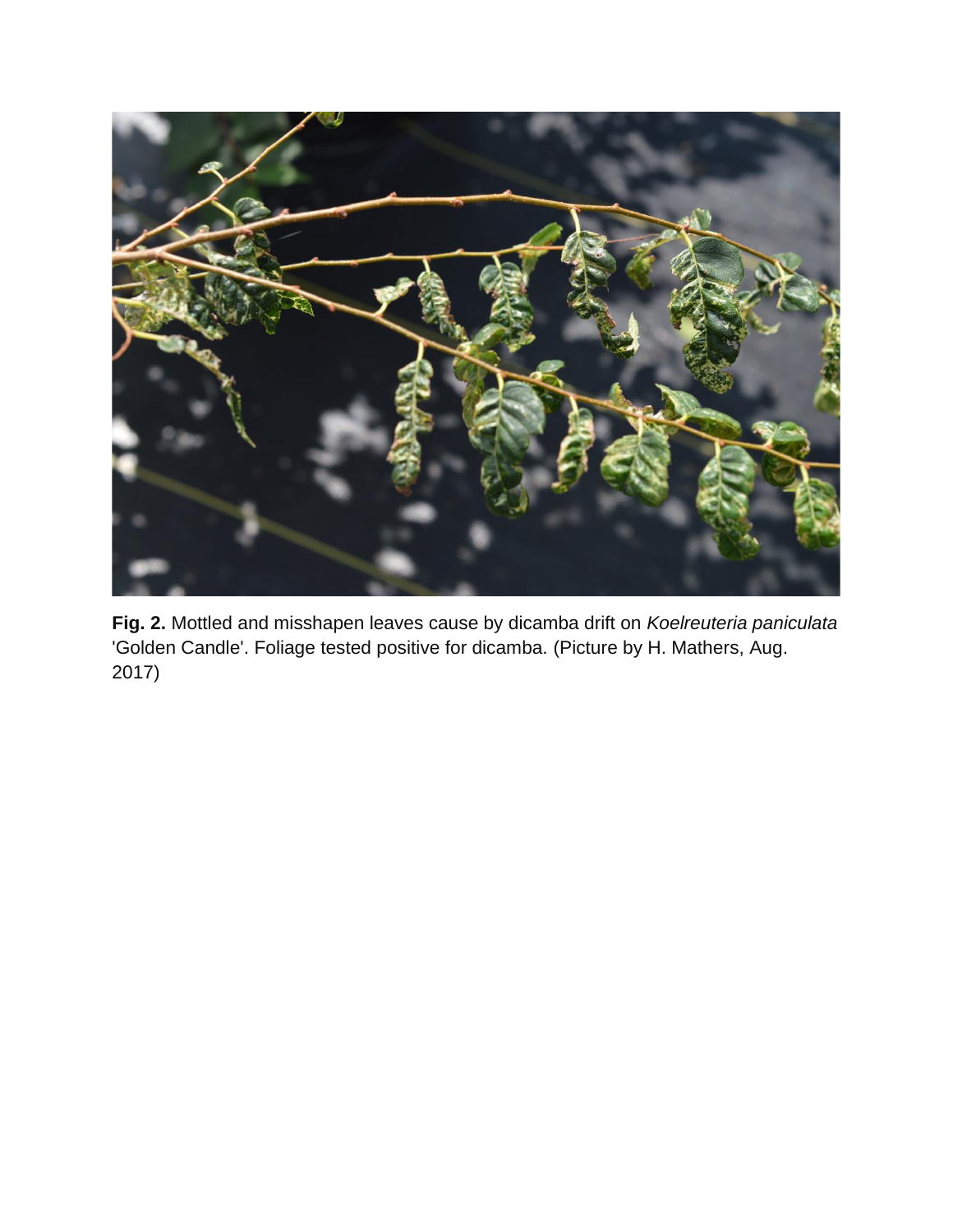

**Fig. 3.** *Betula populifolia* 'Whitespire' showing symptoms of excessive and premature leaf drop or senescence in the lower 40% to 50% of the crown. Although some leaf drop is normal with this species, the amount shown here is caused by increased susceptibility to drought and in this case a symptom of 2, 4-D drift, group 4 MoA (Picture by: H. Mathers, Aug. 2017).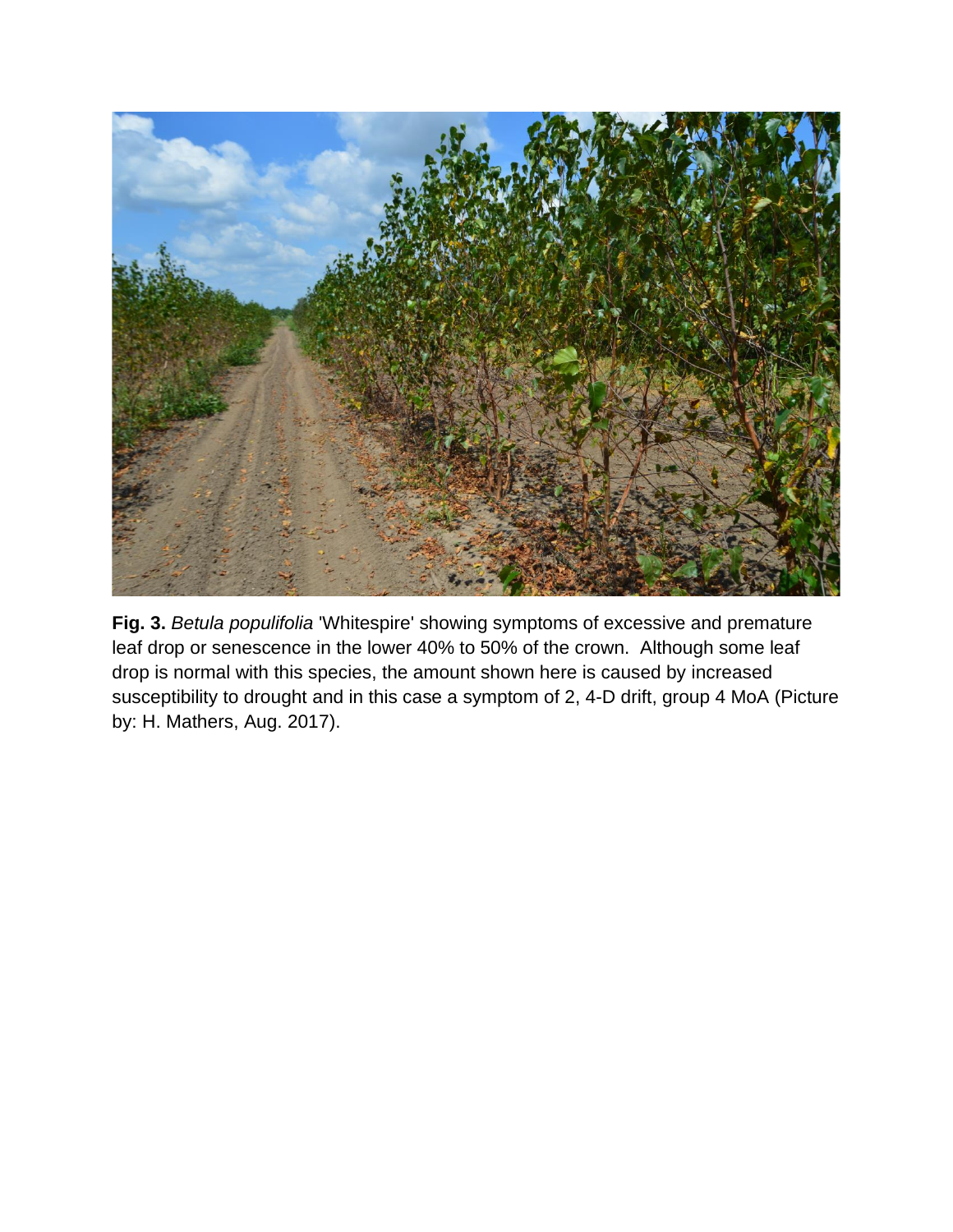

**Fig. 4.** *Tilia cordata* 'Greenspire' three days after drift with dicamba, showing leaf severe leaf folding and cupping in top of crown, stems are twisted and main growing point stem is distorted downwards, yellowing and epinasty of stems are all pronounced 3 DAT. Plants tested positive for dicamba. (Picture by: H. Mathers, June 2019)